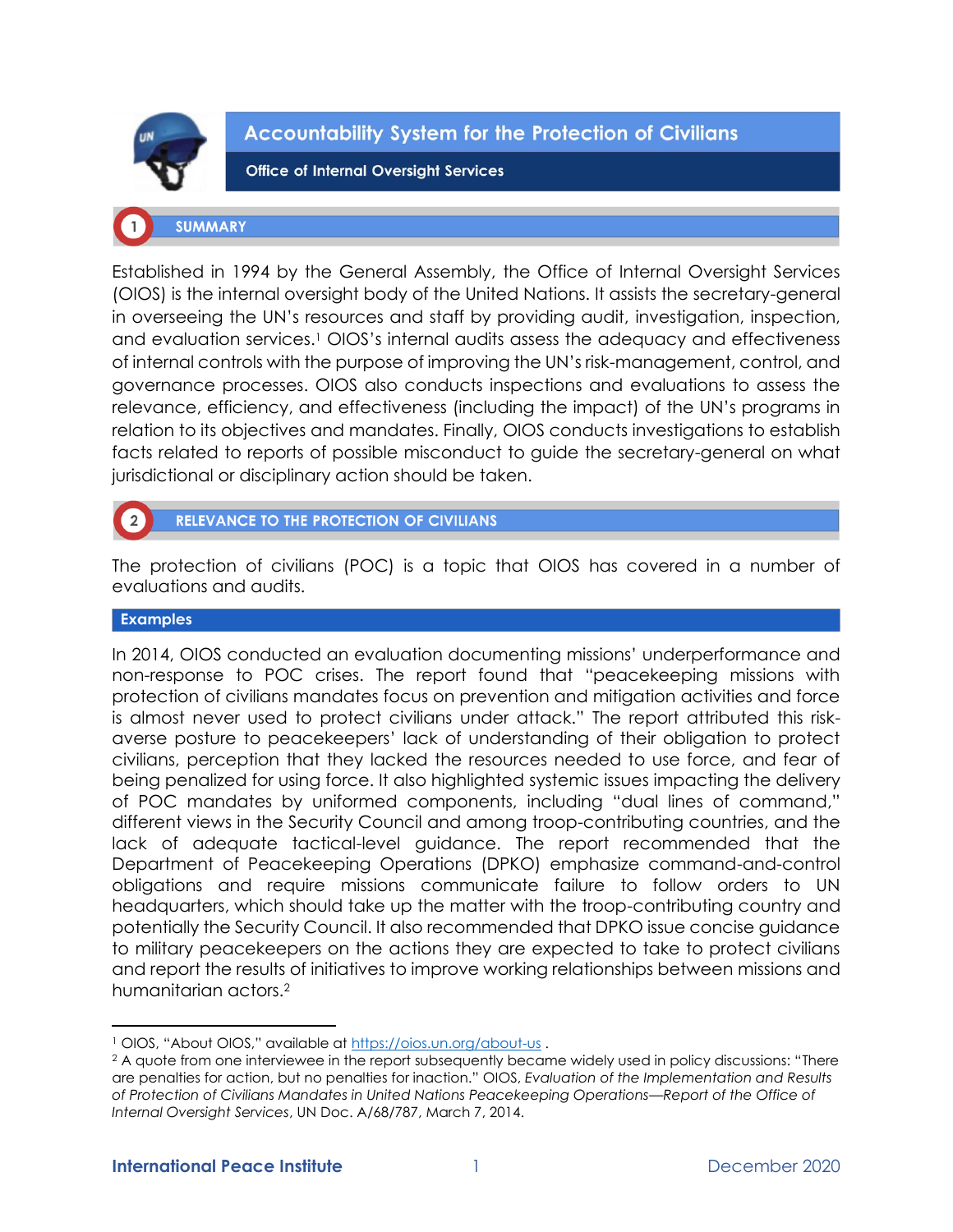The report triggered tense discussions between OIOS and DPKO, which criticized the report for narrowing POC to the use of force and omitting the responsibility of the host state. In their comments on the draft report, DPKO and the Department of Field Support (DFS) claim that it missed "an important opportunity to assess the implementation of POC mandates in their full scope" by focusing on the use of force and defining it narrowly. DPKO and DFS also questioned the report's recommendation that DPKO emphasize command-and-control obligations and require peacekeeping missions to report POC failures.<sup>3</sup> They stated that "challenges to command and control, as addressed by this report, are exceedingly rare" and addressed through discussions with member states, and other processes including BOIs and the OPSP. They also stated that "it is questionable whether the Security Council is the proper forum in which to raise specific performance issues."<sup>4</sup>

However, the OIOS report, which included mandatory recommendations, was also a critical step toward stronger accountability for the delivery of POC mandates. It offered a transparent account of POC shortcomings to the public, raising attention on the issue and prompting discussions among member states, including within the Fifth Committee and the Security Council, as well as within the Secretariat. The report openly referred to peacekeepers not acting or intervening too late and orders received by capitals that conflicted with the orders of UN commanders. As described in a report from UN University, it was the first time a UN document put the role of troop-contributing countries "in clear black-and-white terms."<sup>5</sup> In the years that followed, the Secretariat developed more policy and guidance documents and adapted its training modules in line with the report's recommendations. In 2017, OIOS conducted a triennial review of the implementation of the recommendations contained in the 2014 OIOS report.<sup>6</sup>

In 2018, OIOS conducted an "Inspection of the Performance of Missions' Operational Responses to Protection of Civilians (POC) Related Incidents." The report provided a statistical analysis of responses to POC incidents across missions. It found that missions reported responding to 62 percent of POC incidents, with 64 percent of the responses conducted after the POC incident had occurred and "only 12 percent conducted preemptively. It also found that the military component was the primary responder to POC incidents in more than half of the cases, followed by the civilian component, which accounted for almost one-third of the responses. The UN Multidimensional Integrated Stabilization Mission in Mali (MINUSMA) was the one exception, as it employed its civilian component in a majority of POC responses. The report also found that "prior knowledge of the location of the potential threat and the number of civilians killed were factors correlated with the missions' response rate, while its capability and distance from the

<sup>3</sup> "In the event of a failure by any contingent to follow orders or instructions regarding the protection of civilians mandate issued by the mission," the report recommended requiring peacekeeping missions "to communicate such occurrences to United Nations Headquarters, which shall then ensure that the cases are reviewed, taken up with the troop-contributing countries concerned and the outcomes reported in a timely manner and at regular intervals to the Security Council."

<sup>4</sup> UN Doc. A/68/787.

<sup>5</sup> Vesselin Popovski, "Protection of Civilians: Bridging Policy and Practice," United Nations University, June 2014.

<sup>6</sup> UN DPKO and DFS, "Triennial Review of Implementation of Recommendations Contained in the OIOS Evaluation Report on the Implementation and Results of Protection of Civilians Mandates in United Nations Peacekeeping Operations," Report No. IED-17-010, October 2017.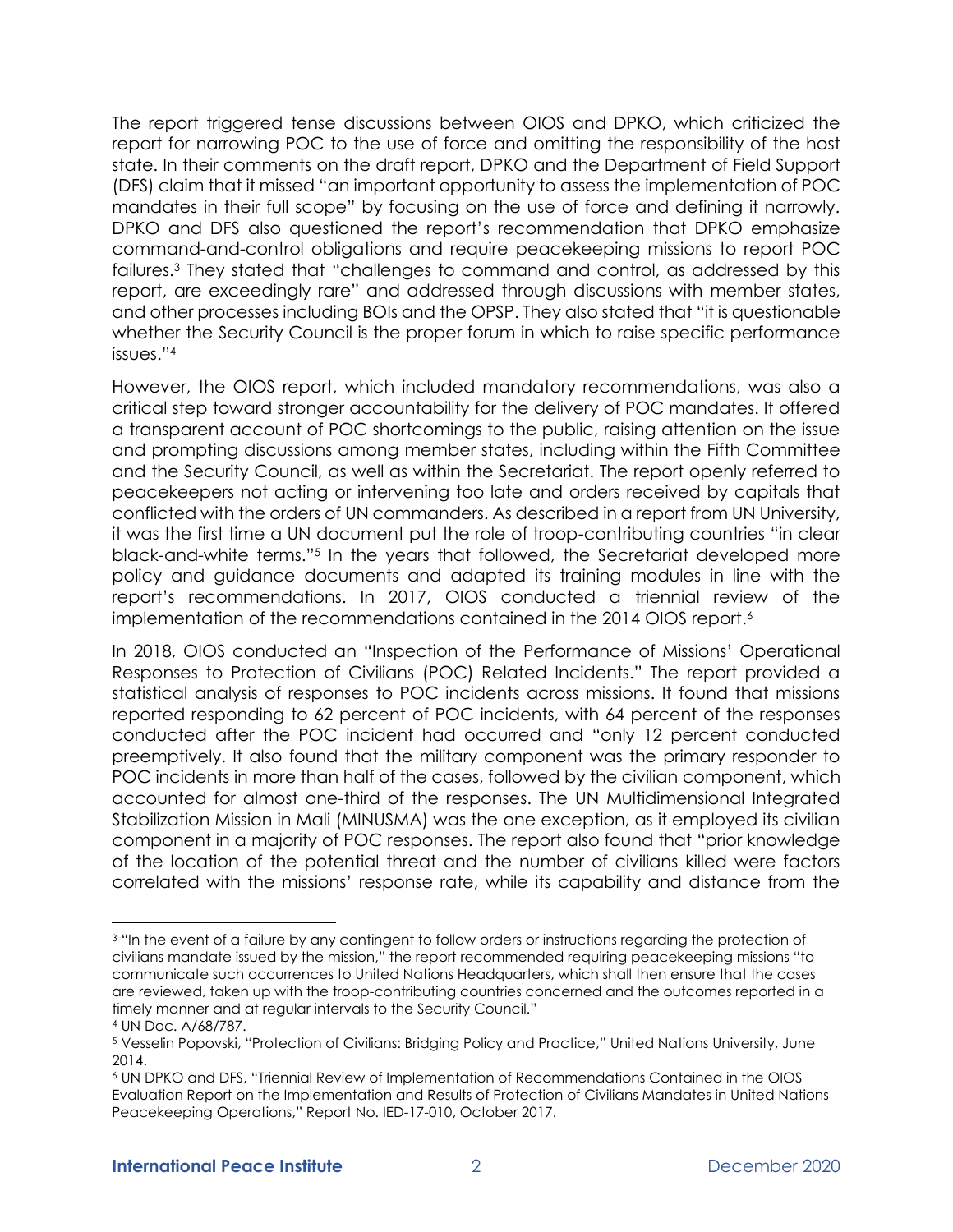incident had little to no relationship." This conclusion challenged a commonly expressed view attributing underperformance in responding to POC incidents to a lack of resources.<sup>7</sup>

OIOS has also inspected and audited specific missions' POC activities. In 2017, for example, it issued a report on the POC program of the African Union–UN Hybrid Operation in Darfur (UNAMID), recommending that the mission improve strategic planning and oversight of the program and enhance its early-warning and alert system.<sup>8</sup> In 2018, it audited POC operations in MINUSMA, recommending that the mission strengthen its oversight of POC working groups and its threat assessments. It also suggested that the mission expedite the recruitment of community liaison assistants and develop community alert networks, which is particularly challenging in the context of threats from violent extremism.<sup>9</sup>

Other OIOS evaluations are also directly relevant to POC, including the "Evaluation of the Effectiveness of United Nations Peacekeeping Operations in Deterring and Confronting Armed Elements in the Democratic Republic of Congo, Mali and the Central African Republic."<sup>10</sup>



RULES, GUIDELINES, AND METHODOLOGY

## **Governing rules**

Through Resolutions 48/218B, 54/244, and 59/272, the General Assembly has established and reviewed the functions and reporting procedures of OIOS. According to UN Financial Regulation 5.15, OIOS is responsible for conducting independent internal audits at the UN. These audits are carried out in accordance with the International Standards for the Professional Practice of Internal Auditing.<sup>11</sup> The secretary-general's "Bulletin on the Establishment of the Office of Internal Oversight Services" of September 1994 describes the organizational structure and functions of OIOS.<sup>12</sup>

<sup>7</sup> OIOS, "Inspection of the Performance of Missions' Operational Responses to Protection of Civilians (POC) Related Incidents," Report No. IED-18-010, July 2018.

<sup>8</sup> OIOS recommended that UNAMID address inadequacies in the mission's POC strategy, ensure that the Protection Management Group is fully functional to provide strategic oversight and guidance, address impediments to the establishment of integrated field protection teams, conduct regular in-mission POC training, develop procedures for closing team sites, and improve patrolling. OIOS, "Audit of the Protection of Civilians Programme in the African Union–United Nations Hybrid Operation in Darfur," Report No. 2017/141, December 2017.

<sup>9</sup> Former and current mission officials indicated in several interviews that such a recommendation was not fit for the Malian context.

<sup>&</sup>lt;sup>10</sup> OIOS, "Evaluation of the Effectiveness of United Nations Peacekeeping Operations in Deterring and Confronting Armed Elements in the DRC, Mali and the Central African Republic," Report No. IED-17-013, October 2017.

<sup>&</sup>lt;sup>11</sup> The Fifth Committee regularly reviews the functions and reporting procedures of OIOS, as called for in paragraph 13 of Resolution 48/218 B. The Fifth Committee's periodic review of the OIOS mandate has imposed requirements on OIOS. These are contained in General Assembly Resolutions 54/244 (December 23, 1999), 59/272 (December 23, 2004), 64/263 (March 29, 2010), 67/258 (June 6, 2013), and 69/253 January 29, 2015), as well as UN Financial Regulation 5.15.

<sup>12</sup> UN Secretariat, "Secretary-General's Bulletin: Establishment of the Office of Internal Oversight Services," UN Doc. ST/SGB/273, September 7, 1994.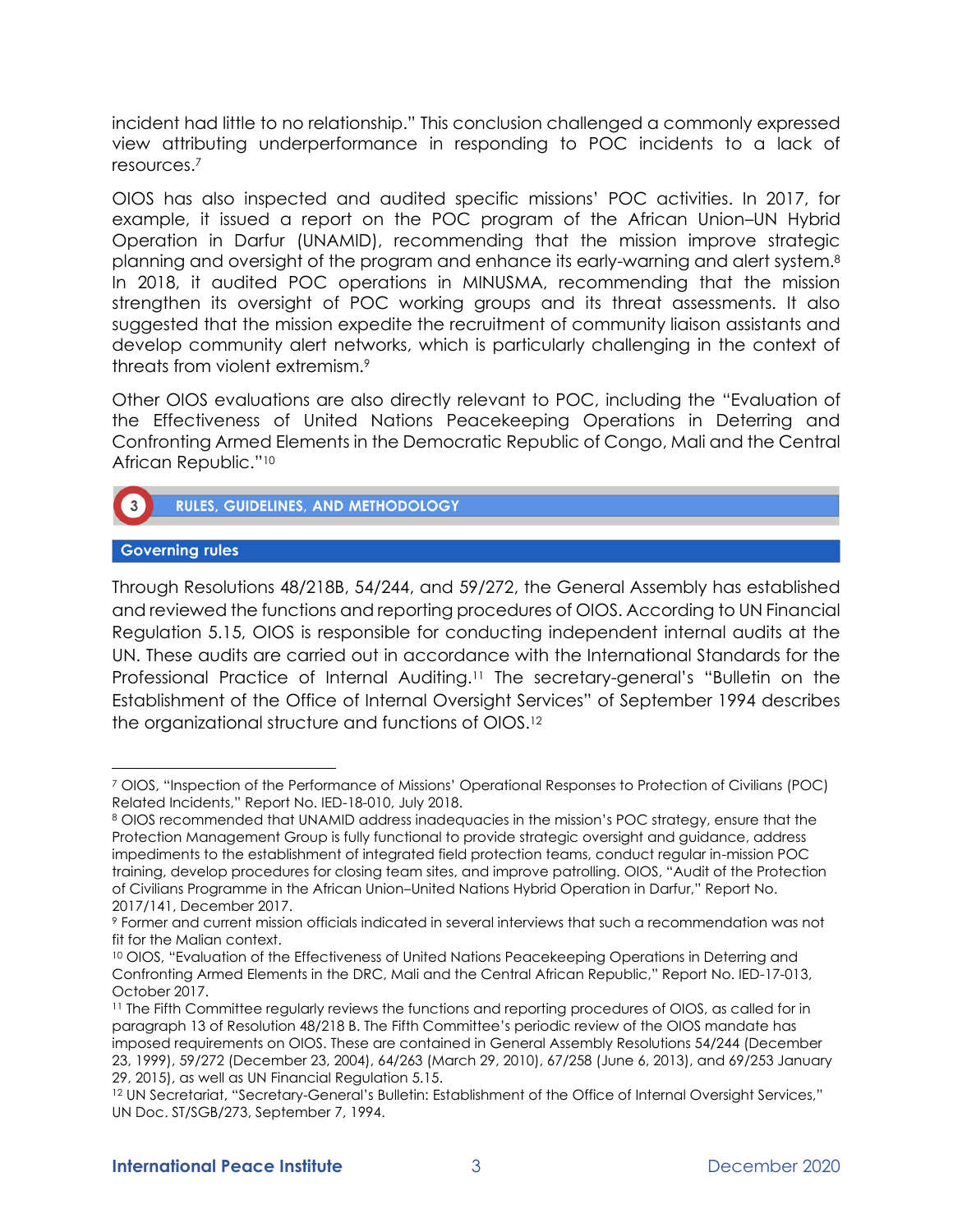OIOS has "the authority to initiate, carry out and report on any action it considers necessary to fulfil its responsibilities" with regards to the audit function. OIOS shall conduct "ad hoc audits of programme and organizational units" whenever there are reasons to believe that programme oversight is not sufficiently effective and that there is "potential for the non-attainment of objectives," waste of resources, or otherwise, as the undersecretary-general or OIOS "deems appropriate," with a view to recommending corrective measures to management. Furthermore, OIOS shall "undertake management audits, reviews and surveys to improve the Organization's structure and responsiveness to the requirements of programmes and legislative mandates; and monitor the effectiveness of the Organization's systems of internal control."<sup>13</sup>

## **Process and functioning**

OIOS comprises three divisions that oversee the three types of activities it conducts:

- 1. **Inspections and evaluations** assessing "the relevance, efficiency, and effectiveness, including impact, of the Organization's programmes in relation to their objectives and mandates."<sup>14</sup> OIOS assesses how the UN is performing through programmatic and thematic lenses. It can evaluate the results of the Secretariat's programs, departments, offices, peacekeeping operations, special political missions, and some funds and programs. The office follows an evaluation manual.<sup>15</sup> Reports can include program evaluations assessing a single entity or program; thematic evaluations looking at crosscutting themes; inspections targeting an organizational unit, issue, or practice; and biennial or triennial studies.
- 2. **Internal audits** assessing "the adequacy and effectiveness of internal controls for the purpose of improving the Organization's risk management, control and governance processes."<sup>16</sup> When issuing its workplan, OIOS uses a risk-based approach to identify areas that should be audited.<sup>17</sup> Program managers are expected to promptly act on the audits' recommendations.
- 3. **Investigations** establishing "facts related to reports of possible misconduct to guide the Secretary-General on appropriate accountability action to be taken." Investigations are administrative fact-finding activities meant to collect evidence to support or refute the reported violations.<sup>18</sup> Findings are expected to guide the secretary-general in taking appropriate action, but OIOS is not responsible for

<sup>13</sup> Ibid.

<sup>14</sup> OIOS, "About OIOS."

<sup>15</sup> OIOS, "Inspection and Evaluation Manual," September 2014.

<sup>16</sup> OIOS, "About OIOS."

<sup>17</sup> OIOS, "Audit Manual," March 2017.

<sup>18</sup> OIOS, "Investigations Manual," January 2015.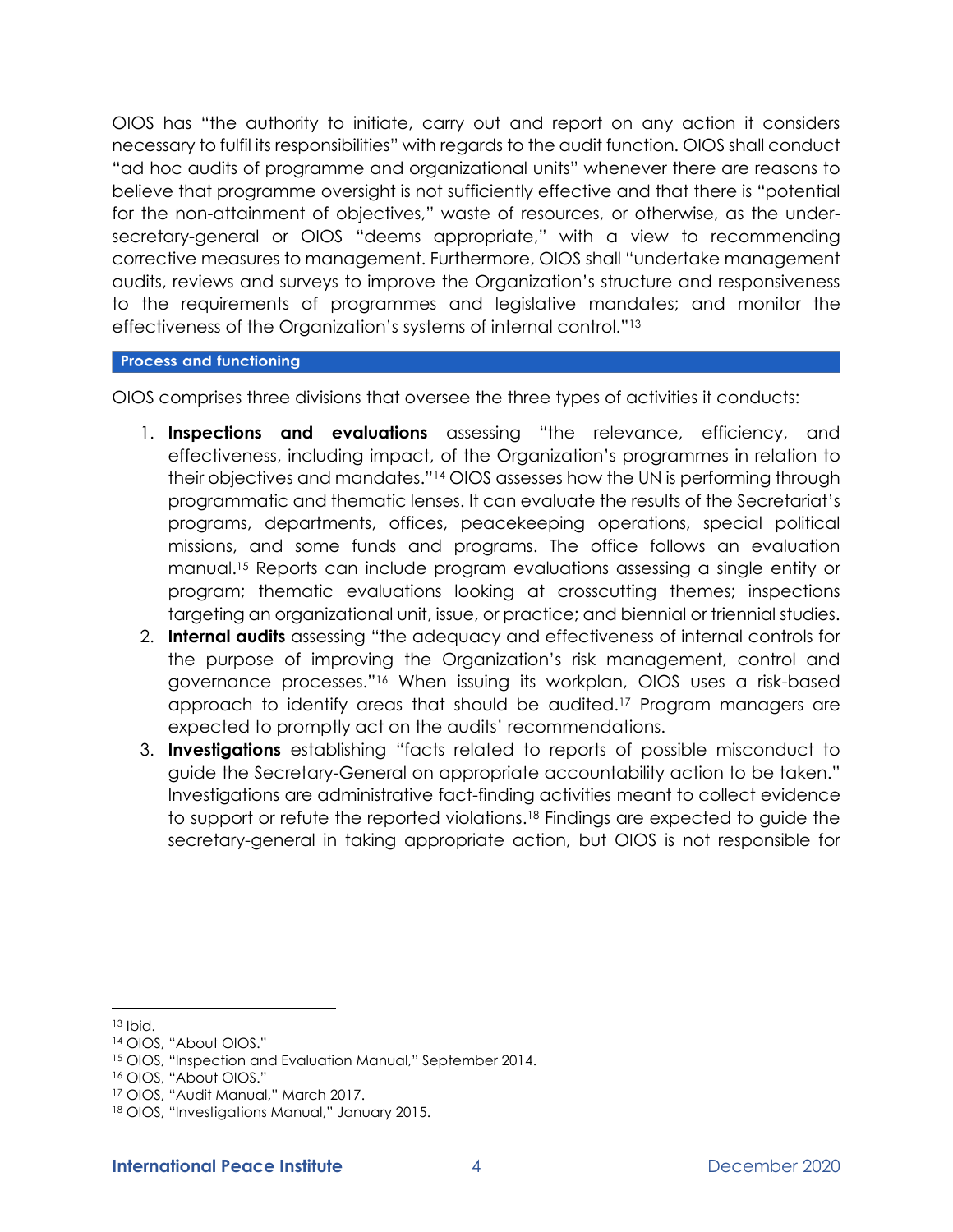initiating disciplinary proceedings or instituting corrective actions. A public hotline was established to report wrongdoing.



**ANALYSIS** 

Thanks to the independent nature of its investigations, audits, evaluations, and inspections, OIOS has proven to be a critical tool for impartially assessing and offering a public account of the efficacy of a mission and its components in carrying out mandated tasks. Due to its independent oversight function, OIOS has a lot of flexibility to look into a wide variety of topics and is given a high level of access for its evaluations and audits. Its recommendations are also mandatory, which makes it a critical tool for enforcing change and holding missions accountable.

| Timing                                      |   |                                                 |
|---------------------------------------------|---|-------------------------------------------------|
|                                             |   |                                                 |
| <b>Regular process</b>                      | Х | OIOS conducts a number of evaluations           |
|                                             |   | and audits throughout the year.                 |
|                                             |   | OIOS can investigate specific cases of          |
| <b>Extraordinary measure after incident</b> |   | misconduct, but its investigations do not       |
|                                             |   | relate to POC performance issues. <sup>19</sup> |

<sup>19</sup> Investigations are limited to misconduct by individuals and prohibited practices, such as cases of sexual exploitation and abuse.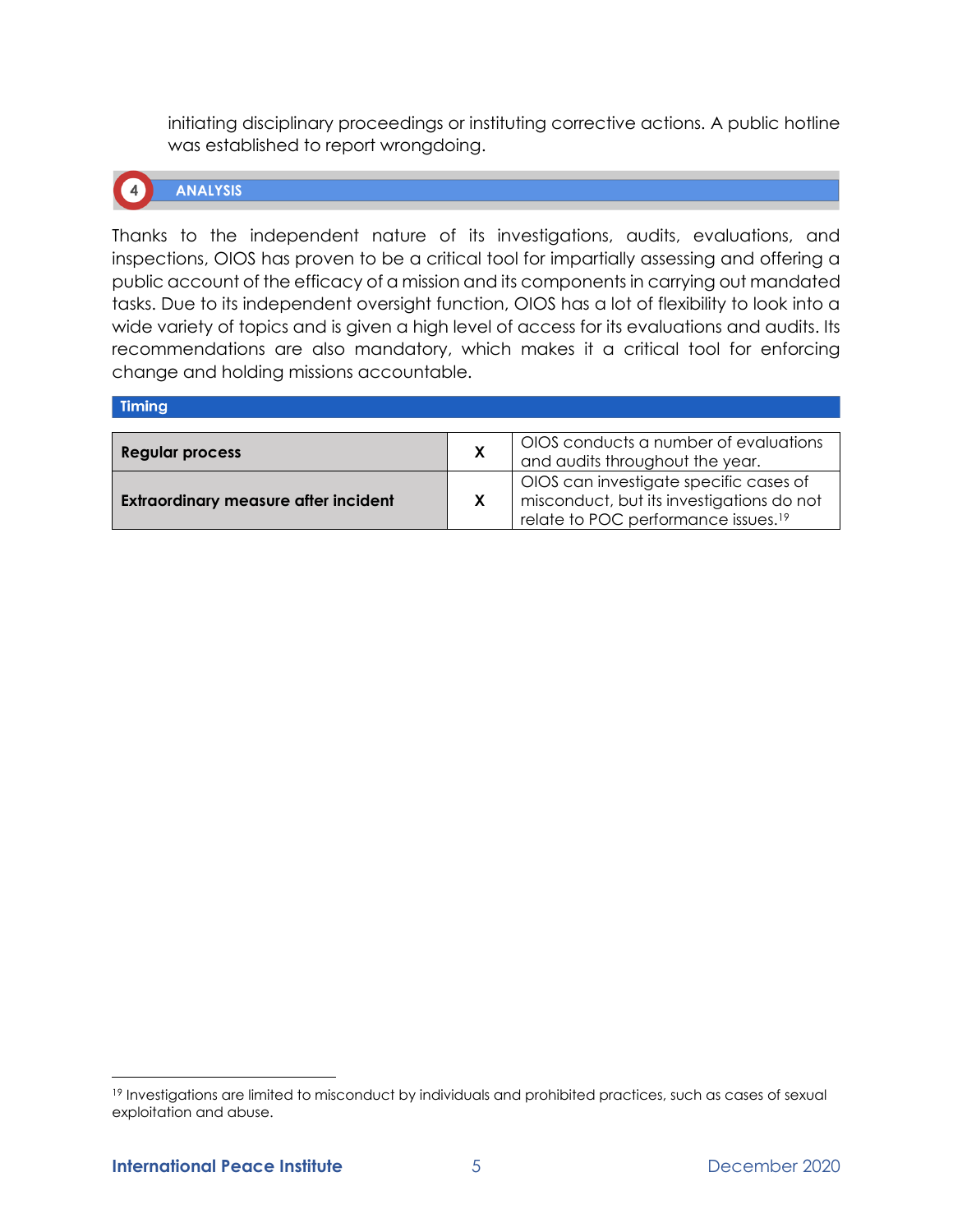## **Actors and answerability structure**

OIOS is an independent body that can investigate, audit, and evaluate any UN actor. In the past, it has investigated and audited entire missions, individual components of missions, the Secretariat, and troop- and police-contributing countries.

| <b>Held</b><br>accountable by                         |                 | <b>Individuals</b> | Unit            |        | <b>Mission</b> | Secre- | Contri-<br>buting | <b>Security</b><br>Council/ | Member             | Population | Other |                           |
|-------------------------------------------------------|-----------------|--------------------|-----------------|--------|----------------|--------|-------------------|-----------------------------|--------------------|------------|-------|---------------------------|
|                                                       |                 |                    | <b>Military</b> | Police | Civilian       |        | tariat            | countries                   | 5th Com-<br>mittee | states     |       |                           |
| <b>Individuals</b>                                    |                 |                    |                 |        |                |        |                   |                             |                    |            |       | $X^{20}$                  |
|                                                       | <b>Military</b> |                    |                 |        |                |        |                   |                             |                    |            |       | X                         |
| Unit/<br>section/                                     | Police          |                    |                 |        |                |        |                   |                             |                    |            |       | $\boldsymbol{\mathsf{X}}$ |
| component                                             | <b>Civilian</b> |                    |                 |        |                |        |                   |                             |                    |            |       | $\boldsymbol{\mathsf{X}}$ |
| <b>Mission</b>                                        |                 |                    |                 |        |                |        |                   |                             |                    |            |       | X                         |
| Secretariat                                           |                 |                    |                 |        |                |        |                   |                             |                    |            |       | $\pmb{\mathsf{X}}$        |
| Contributing<br>countries                             |                 |                    |                 |        |                |        |                   |                             |                    |            |       | $\boldsymbol{\mathsf{X}}$ |
| <b>Member states</b>                                  |                 |                    |                 |        |                |        |                   |                             |                    |            |       |                           |
| <b>Security Council/</b><br>5 <sup>th</sup> Committee |                 |                    |                 |        |                |        |                   |                             |                    |            |       |                           |

<sup>&</sup>lt;sup>20</sup> Investigations into individuals only apply to misconduct and prohibited practices, including sexual exploitation and abuse.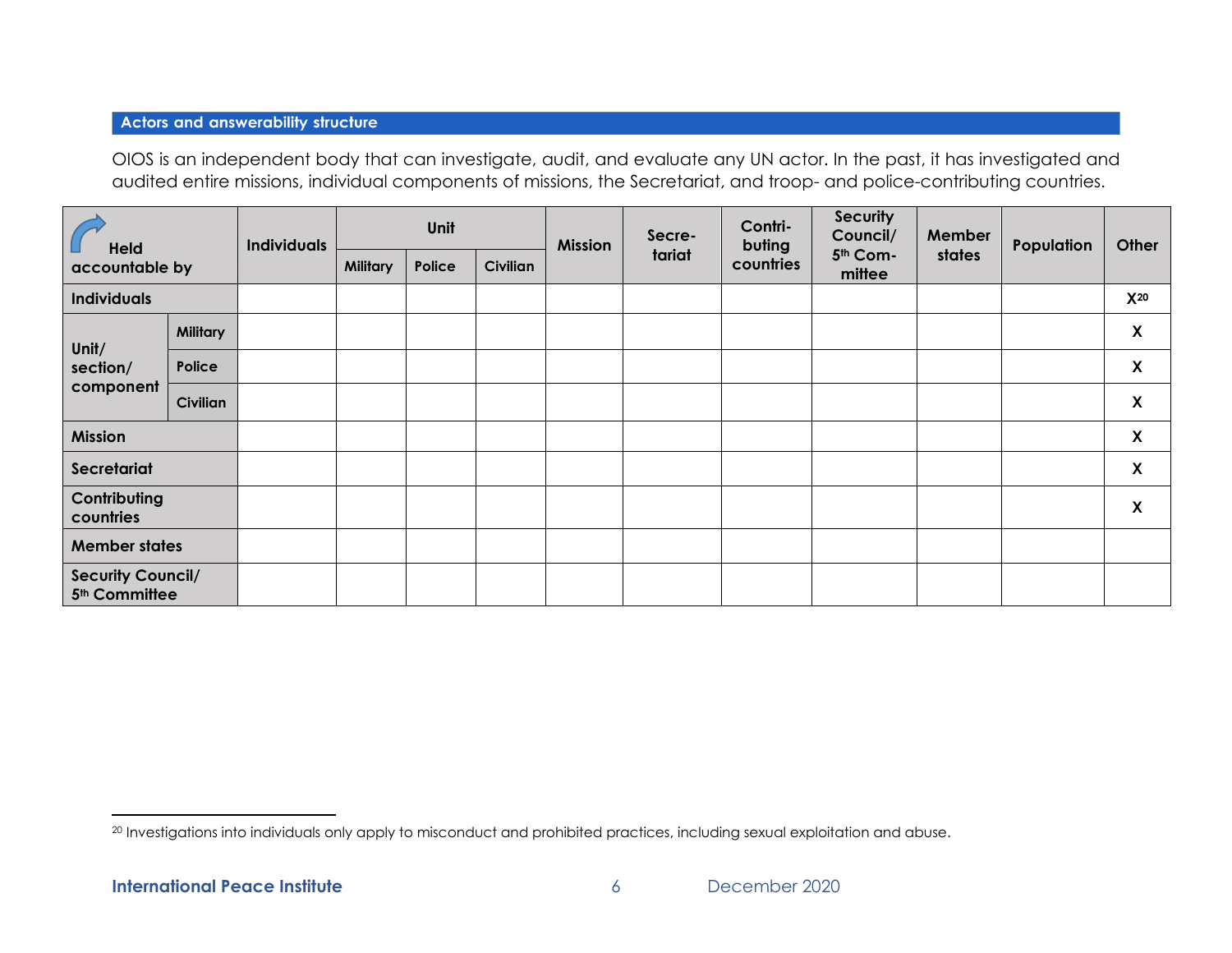## Scope and objective

OIOS's objective is to ensure that the UN is "more efficient, effective and relevant, delivering on timely, reliable, objective information about the biggest risks and challenges facing the Organization."<sup>21</sup> As such, its investigations, audits, evaluations, and inspections are geared toward identifying issues that hinder efficiency and effectiveness.

| <b>Collect best</b><br>practices and<br>lessons learned | X | Evaluations and audits can contribute to the collection of<br>best practices and lessons learned.                                                                                                                                                        |
|---------------------------------------------------------|---|----------------------------------------------------------------------------------------------------------------------------------------------------------------------------------------------------------------------------------------------------------|
| <b>Track performance</b>                                | X | Although not a performance-monitoring tool, OIOS can<br>look into improvements in performance.                                                                                                                                                           |
| Establish facts and<br>circumstances                    | X | OIOS investigations into misconduct and prohibited<br>practices can establish facts and circumstances but have<br>not been applied to POC issues.                                                                                                        |
| <b>Establish</b><br>responsibility                      | X | In the case of investigations into misconduct, OIOS can<br>determine responsibility. Evaluations and audits can also<br>contribute to establishing some degree of responsibility for<br>shortcomings.                                                    |
| <b>Identify structural</b><br>and systemic issues       | X | Evaluations, audits, and inspections can identify structural<br>and systemic issues, and their recommendations are<br>geared toward identifying and attempting to eliminate<br>structural and systemic issues hindering efficiency and<br>effectiveness. |

#### **Type of accountability**

Audits and investigations conducted by OIOS offer a form of organizational accountability and performance accountability.

#### **Outcome**

|         | <b>Disseminate and integrate</b><br>internally | X | OIOS reports are widely disseminated<br>within the UN system.                                                                                                                            |  |  |
|---------|------------------------------------------------|---|------------------------------------------------------------------------------------------------------------------------------------------------------------------------------------------|--|--|
| Learn   | <b>Account for publicly</b>                    |   | OIOS evaluations and audits are made<br>public. <sup>22</sup>                                                                                                                            |  |  |
| Correct | Improve internal processes                     |   | Audits, evaluations, and inspections are<br>intended to improve internal processes.<br>Recommendations are geared toward<br>improvement, and follow-up on<br>recommendations is tracked. |  |  |
|         | Inform the selection of<br>personnel           |   | OIOS published an evaluation of force<br>generation processes but does not make<br>recommendations on the selection of                                                                   |  |  |

<sup>21</sup> See: OIOS, "About OIOS."

<sup>22</sup> UN General Assembly Resolution 69/253 (January 29, 2015), UN Doc. A/RES/69/253.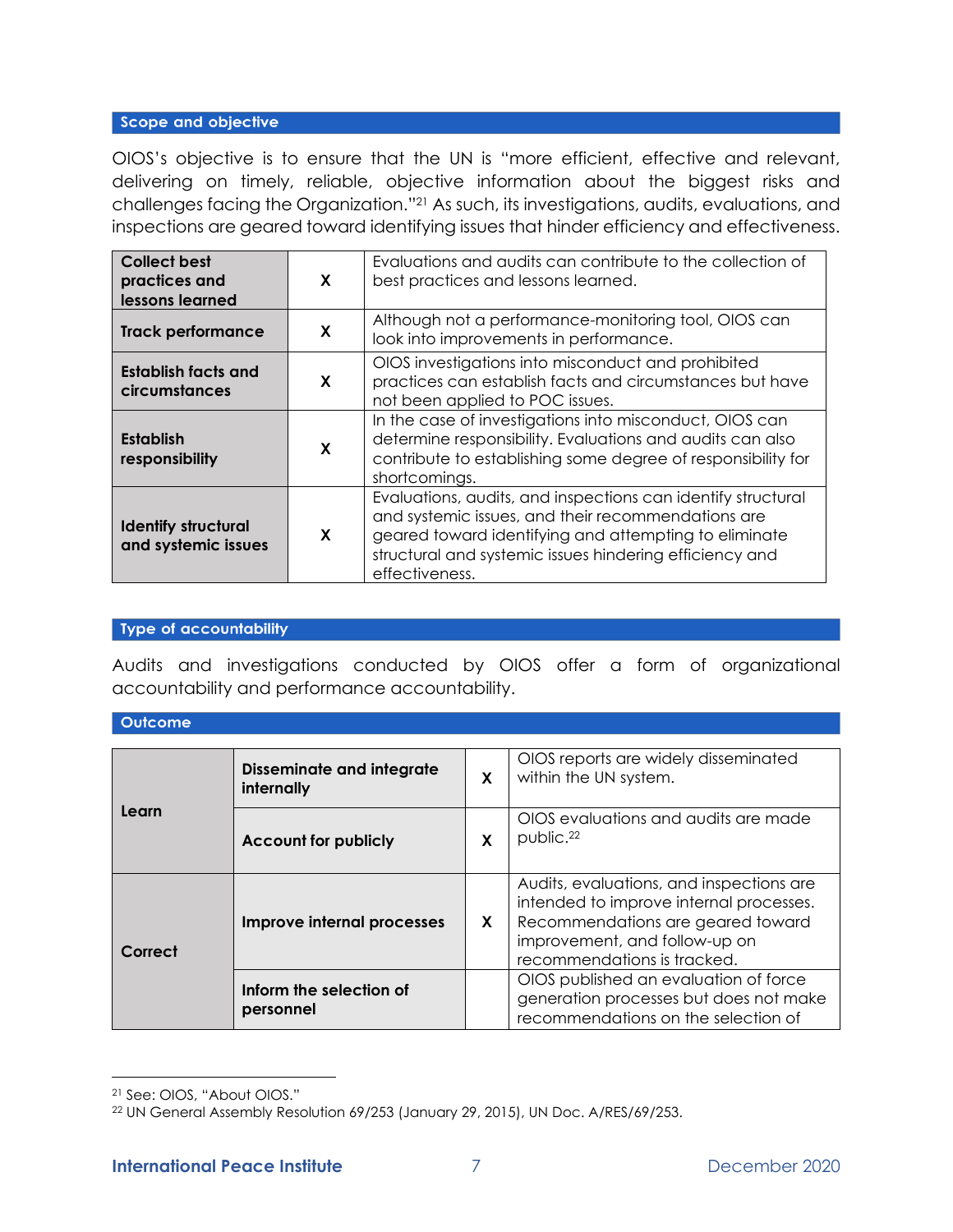|          |                             |    | personnel. <sup>23</sup> However, its inspections into<br>misconduct, including sexual exploitation<br>and abuse, can lead to the dismissal of<br>personnel.                    |
|----------|-----------------------------|----|---------------------------------------------------------------------------------------------------------------------------------------------------------------------------------|
| Sanction | <b>Recommend sanctions</b>  | X. | Depending on the conclusions of an<br>investigation in cases of misconduct or<br>underperformance, the secretary-<br>general may take administrative or<br>disciplinary action. |
|          | <b>Establish incentives</b> |    |                                                                                                                                                                                 |

#### Independence and impartiality

The General Assembly established OIOS as operationally independent, under the authority of the secretary-general. This operational independence ensures that OIOS has:

- The authority to initiate, carry out, and report on any action it considers necessary;
- The ability to submit reports directly to the General Assembly;
- The authority to select staff for appointment and promotion up to the D-1 level; and
- The ability to access UN staff directly and confidentially and be protected against repercussions.

Those familiar with OIOS's activities note that evaluation and auditing teams exhibit a high degree of impartiality.

#### Inclusivity

Through its investigations, audits, evaluations, and inspections, OIOS covers a wide range of issues and organizations and uses uniformed and civilian expertise in its assessments. However, it has limited resources, which limits its subject-matter expertise on specific issues, including POC.

#### **Transparency**

OIOS evaluations and audits are published on OIOS's website and are public.<sup>24</sup>

<sup>&</sup>lt;sup>23</sup> OIOS, "Evaluation of DPKO/DFS Planning during the Force Generation Process and Related Engagement with the Security Council and Troop-Contributing Countries," Report No. IED-17-001, April 2017. <sup>24</sup> UN General Assembly Resolution 69/253 (January 29, 2015), UN Doc. A/RES/69/253.